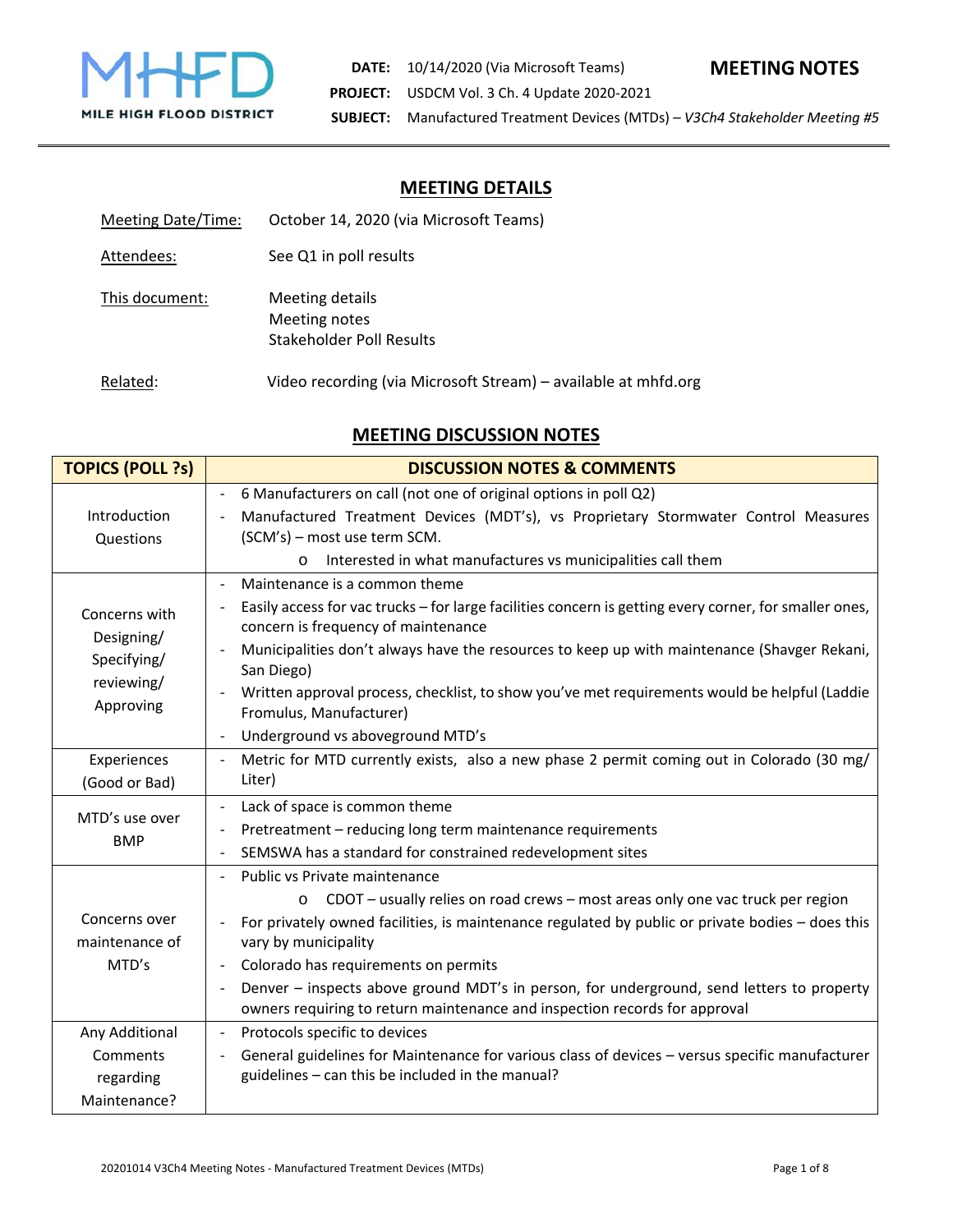

**DATE:**  10/14/2020 (Via Microsoft Teams) **MEETING NOTES**

**PROJECT:**  USDCM Vol. 3 Ch. 4 Update 2020‐2021

**SUBJECT:**  Manufactured Treatment Devices (MTDs) – *V3Ch4 Stakeholder Meeting #5*

| What is Missing<br>from Criteria?                                      | Roadmap, flowchart where there is a process for approval (Laddie Fromulus-Manufacturer)<br>$\blacksquare$                                            |
|------------------------------------------------------------------------|------------------------------------------------------------------------------------------------------------------------------------------------------|
|                                                                        | Denver - uses a policy document that works well - references TAPE / TARP requirements<br>$\blacksquare$                                              |
|                                                                        | Lack of Evaluation process - different environments = different protocols<br>$\overline{\phantom{a}}$                                                |
|                                                                        | Denver - Criteria just about treatment, versus Manufacture's look at sizing more for<br>maintenance                                                  |
|                                                                        | Darren M - Constructability standpoint, issues with getting installed correctly. Need for<br>installation standards                                  |
|                                                                        | From manufacturer perspective - contract drawings are provided for installation, usually is a<br>$\blacksquare$<br>contractor installing incorrectly |
| Recommendations:                                                       | Checklists - when and where can be use will vary from LG to LG                                                                                       |
|                                                                        | Training would be helpful - especially for new devices                                                                                               |
|                                                                        | When fact sheet first came out 10 years ago - there was not as much Maintenance content<br>$\blacksquare$                                            |
|                                                                        | Removing criteria language that discourages underground devices<br>$\blacksquare$                                                                    |
| Where does Criteria                                                    | Lack of verification, certification process does create regulatory uncertainty<br>$\blacksquare$                                                     |
| Limit Innovation?                                                      | TAPE is good example with helpful regulations<br>$\blacksquare$                                                                                      |
| What aspects of                                                        | CDOT - Influent vs Effluent concentration when inspecting, when comes to approving<br>$\blacksquare$                                                 |
| MTD Design are                                                         | Influent EMC Mean vs Median to be used<br>$\blacksquare$                                                                                             |
| most confusing?                                                        |                                                                                                                                                      |
| <b>Summarize Meeting</b><br>re: Criteria Rewrite:<br>(Eliot W., AWARE) | New approach to fact sheet for MTD, and helpful to have guidance the same way it was received<br>for BMP's                                           |
|                                                                        | Maintenance - ease, access, frequency, transference. Will be a big part of the re-write                                                              |
|                                                                        | Clearly Defined Approval process - for all different types of MTD's                                                                                  |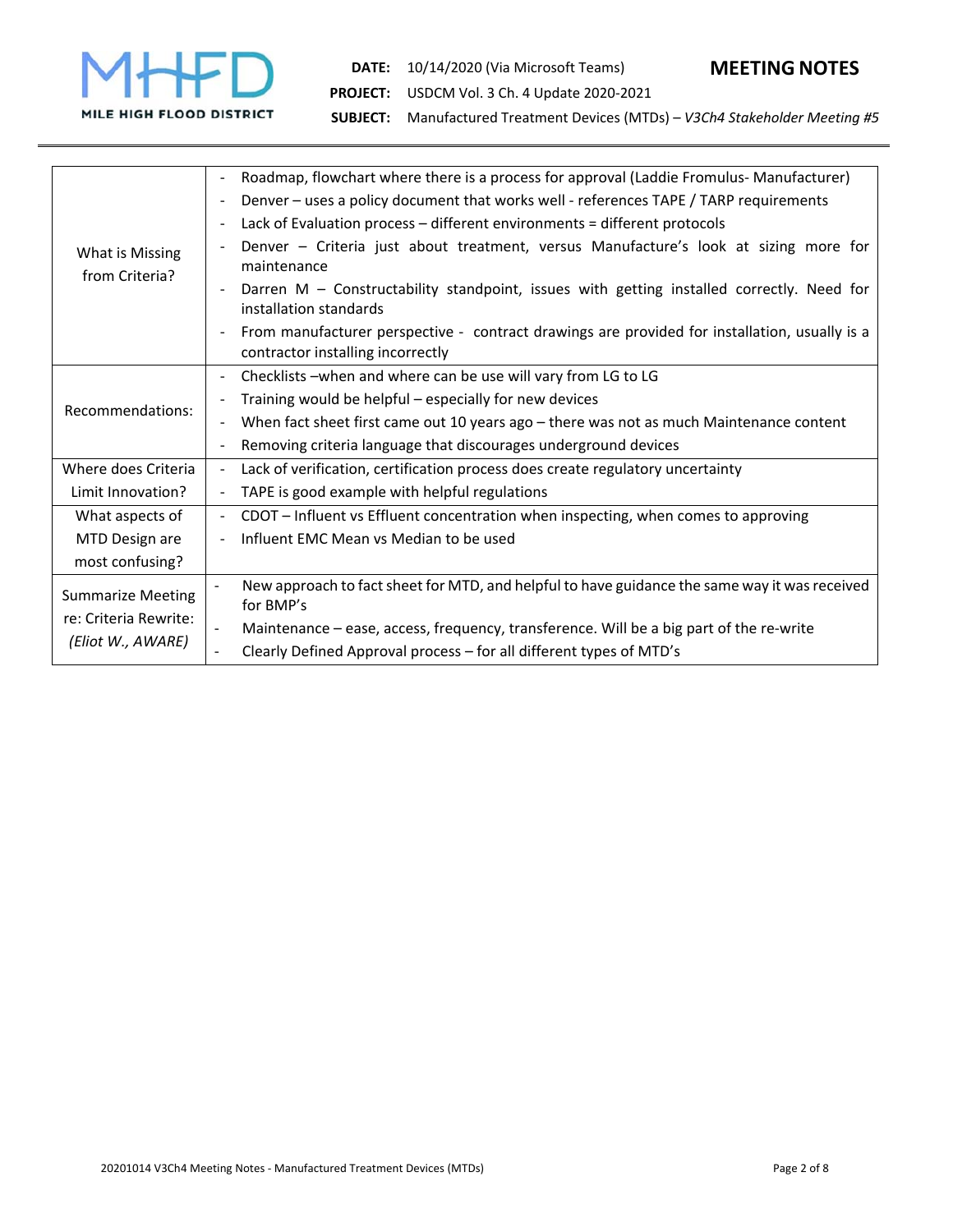

**DATE:**  10/14/2020 (Via Microsoft Teams) **MEETING NOTES**

**PROJECT:**  USDCM Vol. 3 Ch. 4 Update 2020‐2021

**SUBJECT:**  Manufactured Treatment Devices (MTDs) – *V3Ch4 Stakeholder Meeting #5*

# **STAKEHOLDER SURVEY – POLL EVERYWHERE RESULTS**

Q 1: Introduce Yourself (Name, Organization/ Place of Work)

- ‐ Ben Beall, City of Steamboat Springs
- ‐ Brian Wethington, CCD DOTI OGI
- ‐ Charlie Pajares ‐ Jacobs
- ‐ Craig Fairbaugh, Contech
- ‐ Craig Perl, City of Aurora Public Works
- ‐ Dan Dodson, Bio Clean
- ‐ Derek Rapp, Peak Stormwater Engineering
- ‐ Drew Roberts, MHFD
- ‐ Frans Lambrechtsen, Jacobs
- ‐ Heather Otterstetter, City of Westminster
- Jake Moyer, Westminster
- ‐ Jane Clary, Wright Water Engineers
- ‐ Jeremiah Unger (CDOT)
- ‐ Jim Watt, MHFD
- ‐ Jon Villines, MHFD
- ‐ Laddie Fromelius, StormTrap
- ‐ Mark Schutte, MHFD
- ‐ Mark West, HKS consulting engineers
- ‐ Mike Broecker, Bio Clean Environmental
- ‐ Mike Sheehan, Bio Clean
- ‐ Olivia Dawson, JVA Inc.
- Sam Miller, City of Aurora Water Dept
- Selena Klosowski, CCD Wastewater Management Division
- ‐ Shavger Rekani ‐ Rick Engineering Company

| Response        | Count |
|-----------------|-------|
| <b>Designer</b> | 1Δ    |
| Reviewer        |       |
| Maintenance     |       |
| Total           | 28    |

#### Q2: What is your primary role? **Q3: With which term are you most familiar**?

| Response                              | Count |
|---------------------------------------|-------|
| <b>Proprietary Stormwater Control</b> |       |
| Measures (SCMs)                       | 16    |
| <b>Manufactured Treatment Devices</b> |       |
| (MTDs)                                | 10    |
| 'otal                                 |       |

#### Q4: How many MTD's have you designed, reviewed, or installed in the last 5 years?

| Response              | Count |
|-----------------------|-------|
| More than 5           | 15    |
| Less than 5           |       |
| <b>None</b>           |       |
| N/A - Only maintenand |       |
| Total                 |       |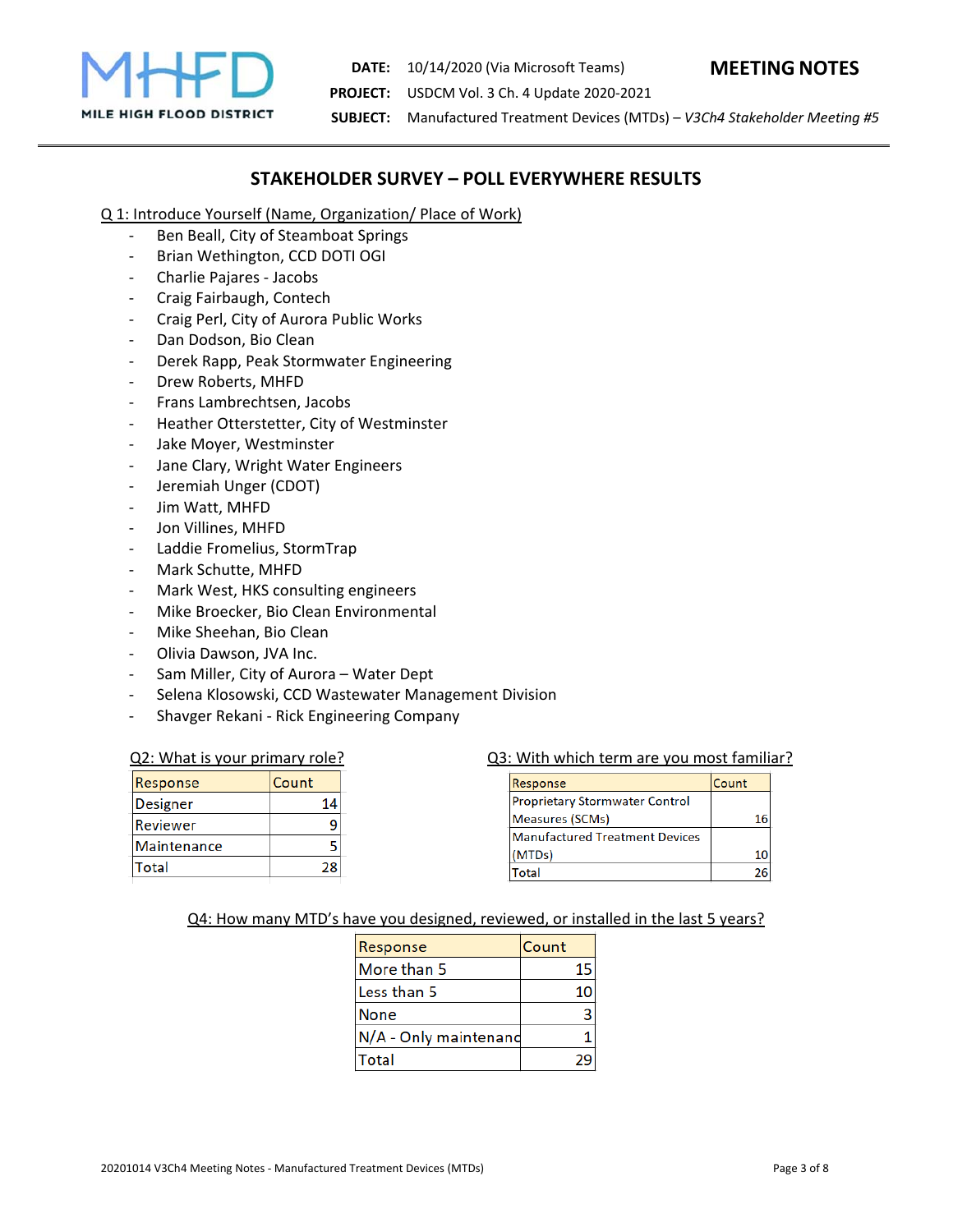

# **DATE:**  10/14/2020 (Via Microsoft Teams) **MEETING NOTES PROJECT:**  USDCM Vol. 3 Ch. 4 Update 2020‐2021

**SUBJECT:**  Manufactured Treatment Devices (MTDs) – *V3Ch4 Stakeholder Meeting #5*

#### Q5: Are you familiar with these national verification programs? (TAPE, TARP, NJCAT, NJDEP, WEF, STEPP)?

| Response                                    | Count |
|---------------------------------------------|-------|
| I understand these programs and differences |       |
| between each of them.                       |       |
| Familiar enough to know what these          |       |
| programs do.                                |       |
| <b>Not familiar</b>                         |       |
| I have heard of some of these acronyms.     |       |
| <b>Total</b>                                | 31    |
|                                             |       |

### Q6: Which of these MTD types are you most familiar with?

| Response                              | Count |
|---------------------------------------|-------|
| All of the above                      | 15    |
| Sedimentation MTDs (Hydrodynamic      |       |
| separators/Oil & water separators)    |       |
| Storage MTDs (Underground storage/dry |       |
| vaults/wet vaults)                    |       |
| <b>Filtration/Biofiltration MTDs</b>  |       |
| Other (please type in chat)           | 1     |
| Total                                 |       |
|                                       |       |

#### *‐‐‐‐‐‐‐‐Meeting Note ‐ OPEN DISCUSSION POLL QUESTIONS ‐ "M" indicates comment from manufacturer. ‐‐‐‐‐‐‐‐*

#### **Q7: What are your concerns with designing/ specifying and/ or reviewing/approving MTD's?**

- ‐ M ‐ Distinct difference for above ground vs below ground maintenance ‐ both exist
- ‐ A transparent approval process
- ‐ Out of sight out of mind.
- ‐ That they are often providing only specific or narrow benefit (on trick pony)
- ‐ Inspection, access and maintenance
- ‐ Easy to maintain
- ‐ Who's going to maintain it, how often, and do they know how. Hopefully will be better now with O&M Manuals.
- ‐ Need verifications using standards and acceptance by regulators. Maintenance needs to be verified not just performance
- ‐ Meeting city requirements
- ‐ Regulatory consistency and that they are held to the same testing and evaluation standards as all SW BMPs
- ‐ Does it meet compliance requirements
- ‐ Long term maintenance obligations by the Owner
- ‐ As a manufacturer, biggest concern is equitable review as compared to public domain practices
- ‐ Placement
- ‐ Effective removal of 6 micron and less particle size
- ‐ Maintenance, designing to comply with permit requirements.
- ‐ M‐"Apples to apples" comparison
- ‐ Maintenance sustainability, ensuring access for vac trucks‐ CCD WMD
- ‐ Justifying the cost and maintenance requirements to the client
- ‐ Evaluating devices for compliance with removal requirements
- ‐ Not thoroughly evaluating alternatives
- ‐ Cost, lifecycle O&M, WQ benefit
- ‐ Getting the device approved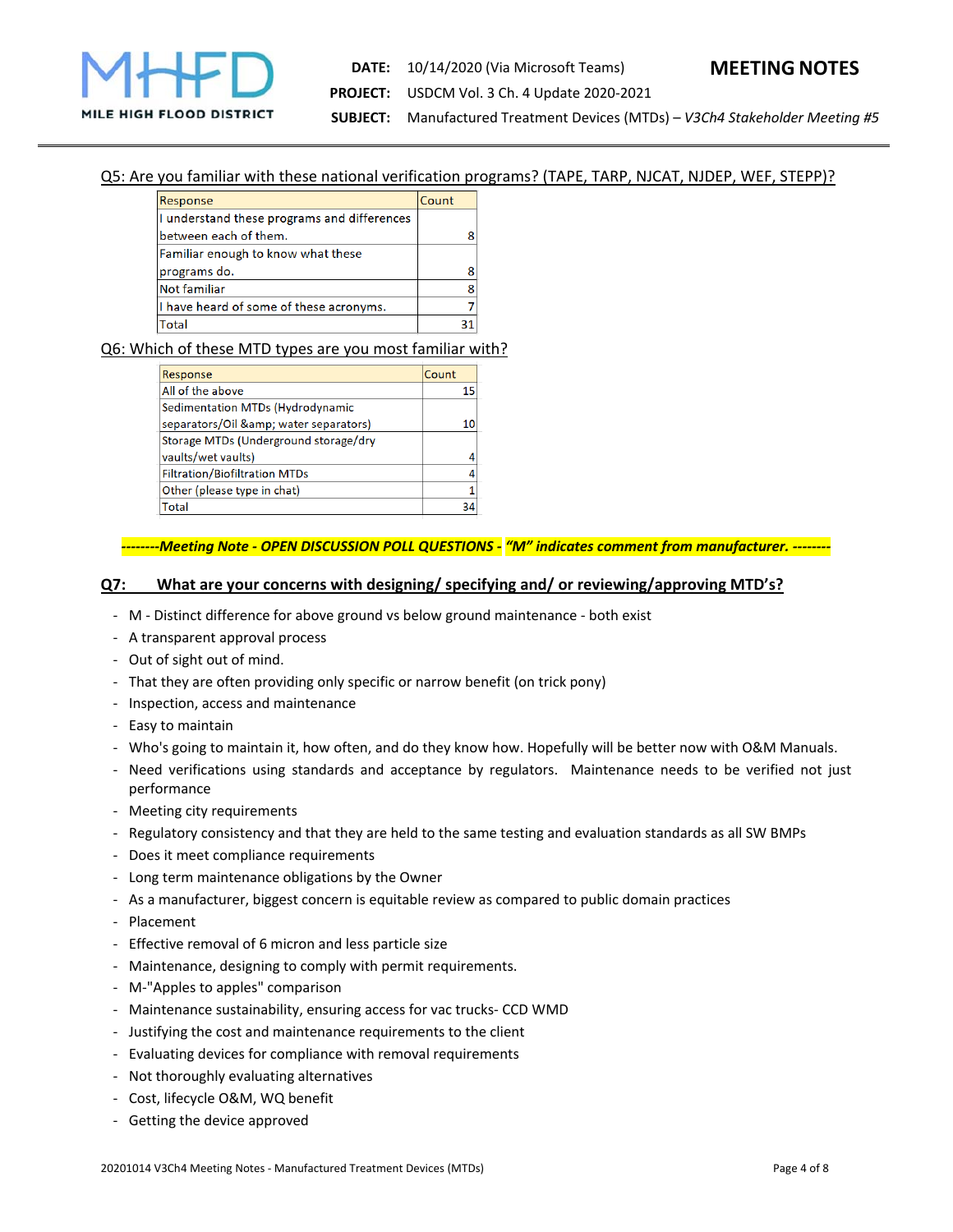**SUBJECT:**  Manufactured Treatment Devices (MTDs) – *V3Ch4 Stakeholder Meeting #5*

# **Q8: For those of you who have been involved with MTD projects – please share your experience (good and bad) and lessons learned:**

- Make sure the device won't be overwhelmed by the drainage area it's treating. Monitor performance postconstruction.
- ‐ On private developments, inspection and maintenance seems to fall apart
- ‐ Maintenance agreements need to run with property transactions
- ‐ Municipalities with approved SCMs/MTDs lists take less time in an approval process
- ‐ Need for in field performance monitoring
- ‐ Make sure installed with maintenance in mind. Manholes able to be opened without equipment.
- ‐ TSS vs mg/L
- ‐ 80% TSS vs. 30mg/L standards

#### **Q9: In what scenarios would you use MTD's over traditional BMP's?**

- ‐ We try to minimize the use of MTDs
- ‐ M ‐more reliable treatment vs public domain
- ‐ In airport zones
- ‐ Pretreat an underground detention system
- ‐ To reduce the debris in a forebay
- ‐ M ‐ useful for high flow applications
- ‐ As part of a treatment train (x2)
- ‐ To get sediment sand out
- ‐ Where land is too valuable for an open pond
- ‐ Pretreatment (x2)
- ‐ Required to treat areas not able to be hydraulically connected to primary WQ area and no space to add other treatment.
- ‐ Engineering constraints e.gh. Impermeable soils, lack of space. Certain economic drivers for denser development in highly urbanized areas, Retrofits
- ‐ As an upstream device before a bioretention BMP to ensure that drainage areas for both are appropriate
- ‐ Site constraints. Grading restraints
- ‐ If it was allowed
- ‐ Elementary schools where above ground ponding presents drowning hazards
- ‐ Constrained urban areas
- ‐ Lack of space (x3)
- ‐ Space constraints, to achieve aesthetic benefits
- ‐ Treating runoff to areas that might not otherwise be capturable
- ‐ Lot line‐to‐lot line building
- ‐ Ultra urban environment (x2)
- ‐ Cost
- ‐ Nothing else fits
- ‐ All of the above
- ‐ Constrained sites (x2)
- ‐ Urban infill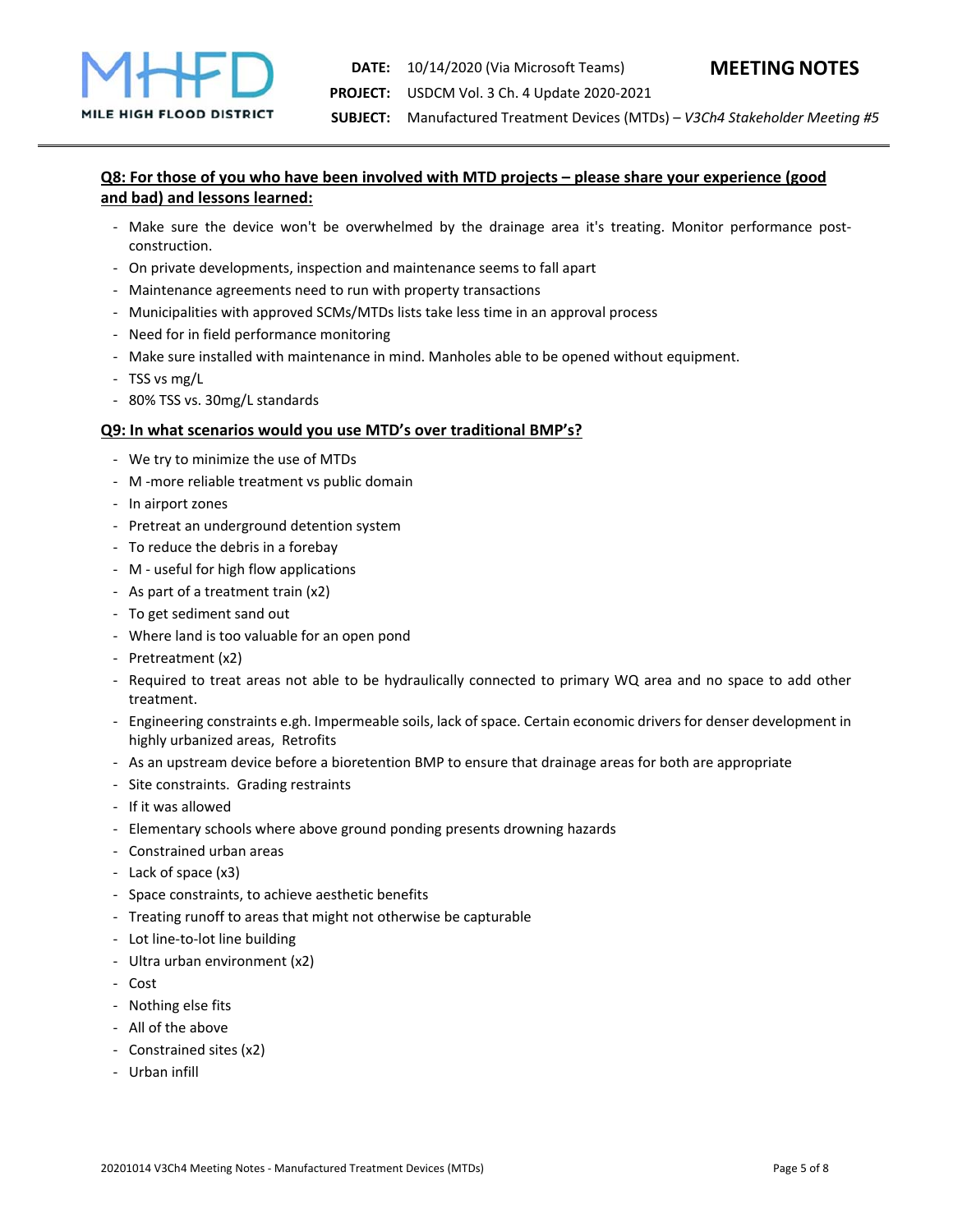# **Q10: Has your organization or agency had concerns of ensuring maintenance of MTD's?**

- ‐ Agree MS4 inspects every year, if maintenance is not performed under our standards and regulation we will hire a contractor to do so and back charge the owner
- ‐ M ‐ TAPE is starting to report on maintenance intervals during testing campaigns. Metrics are emerging to better design for maintenance
- ‐ Through municipality
- ‐ Are EDB's being maintained?
- ‐ Equipment including storage
- ‐ Not all MTDs need a vac truck
- ‐ M ‐ important to note that enforcing maintenance is a challenge for all practices, not just specific to MTDs
- ‐ Asset management programs are needed for all SCMs. Half the utility world is underground and they are effectively managed by asset management programs
- ‐ Better now with O&M Manuals being required and inspection by MS4s but hard to ensure maintenance when manhole requires special equipment to lift.
- ‐ Concern of private maintenance actually happening
- ‐ Yes, access, frequency, location such as ROW
- ‐ Yes, most of our school clients stay away from MTDs
- ‐ Yes access is a concern. Frequency is also a concern ‐Public
- ‐ Yes (x5)
- ‐ Yes, and it failed
- ‐ Yes! We have limited inspection capacity, and they are "out of site, out of mind"
- ‐ M nope

#### **Q11: Do you have any other comments, general or specific, regarding the maintenance of MTD's?**

- ‐ Operation and maintenance manuals
- ‐ Depth of devices
- ‐ Individual property owners wouldn't know what they're looking at
- ‐ Post Construction Inspection yearly
- ‐ Require a cost estimate associated with long term maintenance that the owner/developer acknowledges with the proposal of an MTD
- ‐ Individual property owners don't pull lids to do inspections
- ‐ At some point in the life cycle of underground features do require OSHA confined space entry.
- ‐ If a vac truck is required, many property owners will not do it
- ‐ Replacement criteria after lifespan of MTDs
- ‐ Potential to use cloud based monitoring
- ‐ Institute performance
- ‐ Do not place them in a travel lane requiring traffic control.
- ‐ Many of the manufacturers track the locations and provide maintenance or maintenance assistance
- ‐ Responsibility transfers with ownership
- ‐ ACCESS
- ‐ Without a vac truck you are hosed
- ‐ I use an underground camera and look at both upstream and downstream pipes during inspections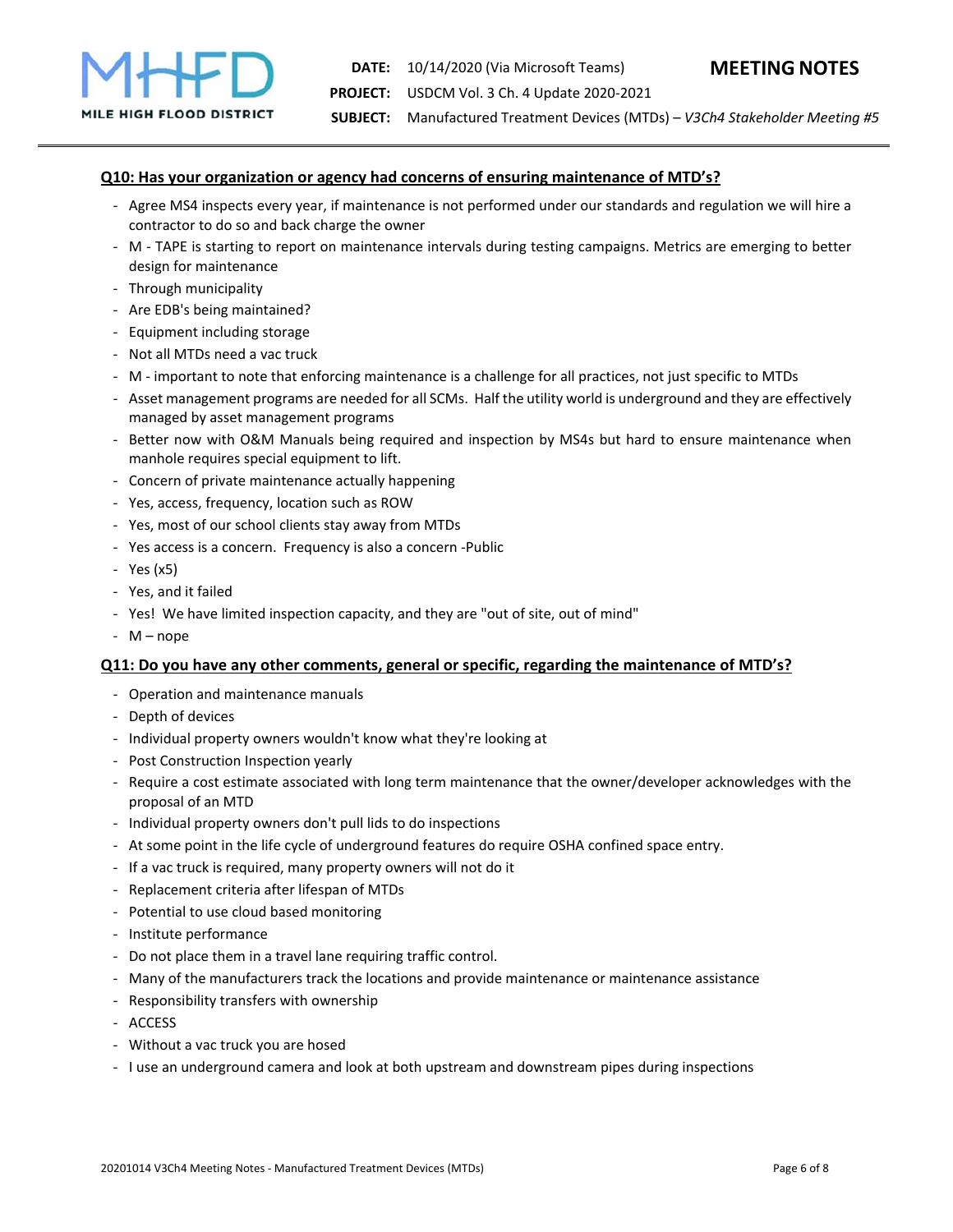# **Q12: What is missing from the current Criteria in regard to MTD's?**

- ‐ If 30mg/L is the goal, what is the sediment concentration flowing into the MTD?
- ‐ Installation design depending on size and location, soils, structural design
- ‐ Yes loading to the device!
- ‐ Use in contaminated soils
- ‐ M ‐ 2yr vs WQCV sizing
- ‐ MTDs meaning separators? Filters and biofilters are also MTDs.
- ‐ Regional facility modeling
- ‐ If you have floatables and sand as pollutants MTDs do a great job. Smaller particle sizes not so much. Pollutants bind to the smallest particle sizes. 80% removal of sand is easy, silt not so much.
- ‐ Clear approval process that is formalized. Using TAPE reciprocity is the easiest approach as it takes the burden of the local agencies to setting up and running their own protocol which is very expensive and complex. Also, is TSS the only pollutant of concern? What about phosphorus? The 30 mg/L is somewhat ambiguous as it doesn't call out an influent concentration or a PSD for that sediment. Leaves it open ended.
- ‐ Need better guidance. Suggest looking at the new ASTM/STEPP for Hydrodynamic separators and Washington TAPE for filters
- ‐ M ‐ Uniform sizing guidance
- ‐ M A road for approval
- ‐ Analysis guidance of loading to device
- ‐ Identical sites with identical MTDs but different "dirtiness" (mall parking lot v. Nature preserve parking lot v. County road) would, theoretically, produce different effluent concentration. How can apples to apples be compared?
- ‐ Clear standards on when they can and cannot be used, i.e. site imperviousness and guidelines on treatment and/or storage requirements
- ‐ Space for access by maintenance equipment including in parking lots or ROW

#### **Q13: What are your recommendations for improving the current Criteria?**

- ‐ M ‐ More focus on sizing guidance will help with maintenance concerns. 2‐yr sizing that many use is oversizing vs 80th percentile permit req, oversizing can lead to unnecessary maintenance...
- ‐ For Private Owners a manufacturer guidance on fiscal impacts of devices for maintenance
- ‐ Guidance on when MFD's are appropriate vs. bioretention; right device for the right use.
- ‐ provide sample maintenance and inspection worksheets to guide the owner's long term system inspections
- ‐ Have a defined process to allow the manufacturers to get approved, while maintaining the confidence of the municipality. Require verification by STEPP or TAPE. Certifications done by the municipality in terms of design and sizing criteria
- ‐ Require the engineer of record to inspect the constructed system and sign off on it.
- ‐ Independent testing of each device by MHFD before inclusion in Vol III
- ‐ To encourage treatment train implementation
- ‐ I think more of when and where they should be used and in what scenarios (x2)
- ‐ CSU Colorado testing standards for 30mg/L similar to TAPE or NJDEP
- ‐ Flow Chart/Checklist